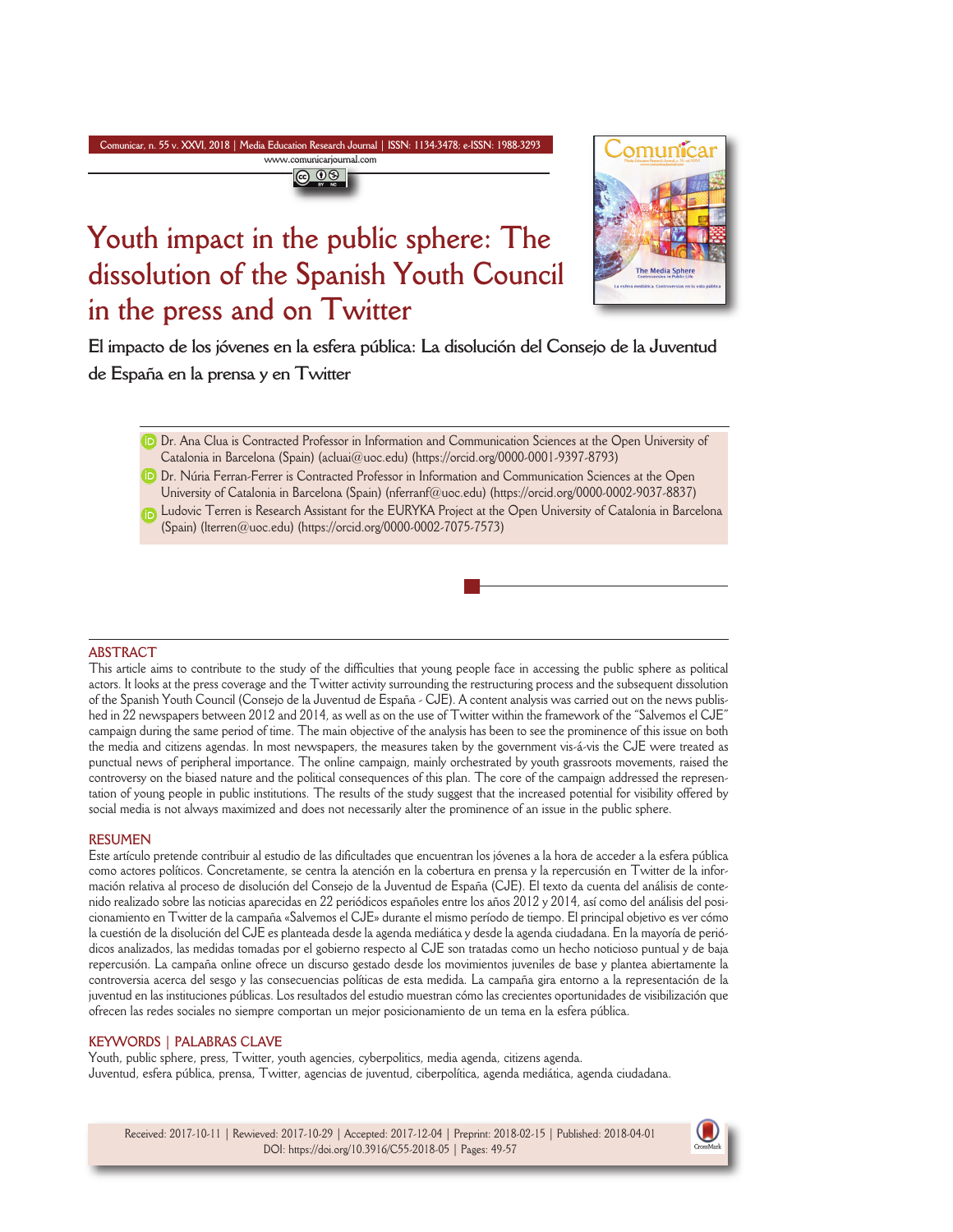## **1. Introduction**

The youth is under scrutiny in numerous studies aimed to analyze their access to the public sphere as political actors (Briggs, 2017; Cammaerts & al., 2016; Chou & al., 2017). In Spain, some analyses have pointed to the need of considering the "question of youth" as a structural element that places young people as a group characterized by lingering inequality and poverty, which significantly curtails the democratic quality of today and tomorrow's societies (Tezanos & Díaz, 2017; Observatorio Social La Caixa, 2017). Under worsening conditions of precariousness, according to these studies, the capacity of young people to access the public sphere is doubly hindered: On the one hand, the youth find themselves in a situation of inferiority in public debates; on the other hand, the problematic that results from their secondary role goes largely unnoticed as a structural social issue.

The present case builds upon the first results of the research developed within the framework of the H2020 EURYKA Project. A study of the public policies and practices promoting youth inclusion and participation was recently carried out, across the nine countries of the project (EURYKA, 2017). Youth agencies were one of the aspects that had been taken into account. The sampling focused on contemporary policies, including recent changes related to the economic crisis. The results of this particular study placed Spain at the bottom of the list, having obtained the only negative score as far as government policies on youth agencies are concerned. This result reflected the dissolution (decreed by law in 2014) of the youth independent agency Spanish Youth Council (CJE), as well as the fact that Spanish youth demands regarding this decision went unanswered.

This article will present the results of a research addressing the question of how a relevant issue remains of secondary importance in the public sphere. It aims to look at how the dissolution of the CJE has been reported in the Spanish press, as well as the the way in which Twitter has been used to put the issue on the citizens agenda.

### **2. Context**

Spain has two legally constituted youth agencies: The Youth Institute (Instituto de la Juventud – INJUVE) and the Youth Council (Consejo de la Juventud de España - CJE). Whereas the INJUVE is a governmental body that provides public services to the youth under the direction of a policy officer appointed by the Executive power through the corresponding Ministry, the CJE is an autonomous organism composed of 60 associations and youth organisations from across the country, and which representatives are elected and not appointed by bureaucrats. It is in charge of developing specific programs tackling social inequalities affecting young people. The CJE's Presidency and Permanent Commission are chosen by the entities that take part in the Council's General Assembly. Furthermore, the CJE is the Spanish agent in the European Youth Forum (YJF).

Five years ago, in a context of economic crisis in response to which the EU demanded austerity measures, the Spanish government decreed the Organic Law 2/2012 on Budgetary Stability and Financial Sustainability and created the Commission for the Reform of Public Administrations (Comisión para la Reforma de las Administraciones Públicas, CORA). It was then entrusted to carry out a comprehensive study of Public Administrations in order to identify areas of improvement and to propose a course of action. The CORA Executive Report was submitted to the Council of Ministers on June 21, 2013. It recommended the dissolution of the CJE (among other agencies), arguing that its functions duplicated those of the INJUVE. The Council of Ministers agreed on a bill that would eliminate the Youth Council, claiming that its suppression would bring savings of about EUR 4.3 million to the national administrative budget. The CJE was one of the smallest organisms inside the Administration (0.08% of the budget of the ministerial structure) and was already subject to a 54% budget reduction during the period 2008-2012 (CJE, 2013).

As a result, defenders of the CJE started an online campaign, first on the Internet at the URL http://salvemoselcje.com/, and later on Twitter (with the hashtag #salvemoselCJE). "Salvemos el CJE" (meaning in English "let us save the CJE") was a campaign aimed at denouncing the fact that the CJE's "restructuring" process was, in fact, a means of making it disappear. Defenders of the CJE criticized the political bias of this measure, in line with the well-known critical positioning of this organism vis-à-vis the Government's youth policies.

The Law of Rationalisation of the Public Sector was approved in September 2014 (Ley 15/2014). It declared the dissolution of the CJE and its subsequent conversion into a private entity. This was followed by a long period characterized by an absence of news regarding this issue. A few years later, on July 20, 2017, the CJE and the INJUVE signed an agreement to unlock the situation. During the negotiation between both agencies, the Secretary of State for Social Services and Equality was also present. It culminated with the signing of the draft of the Royal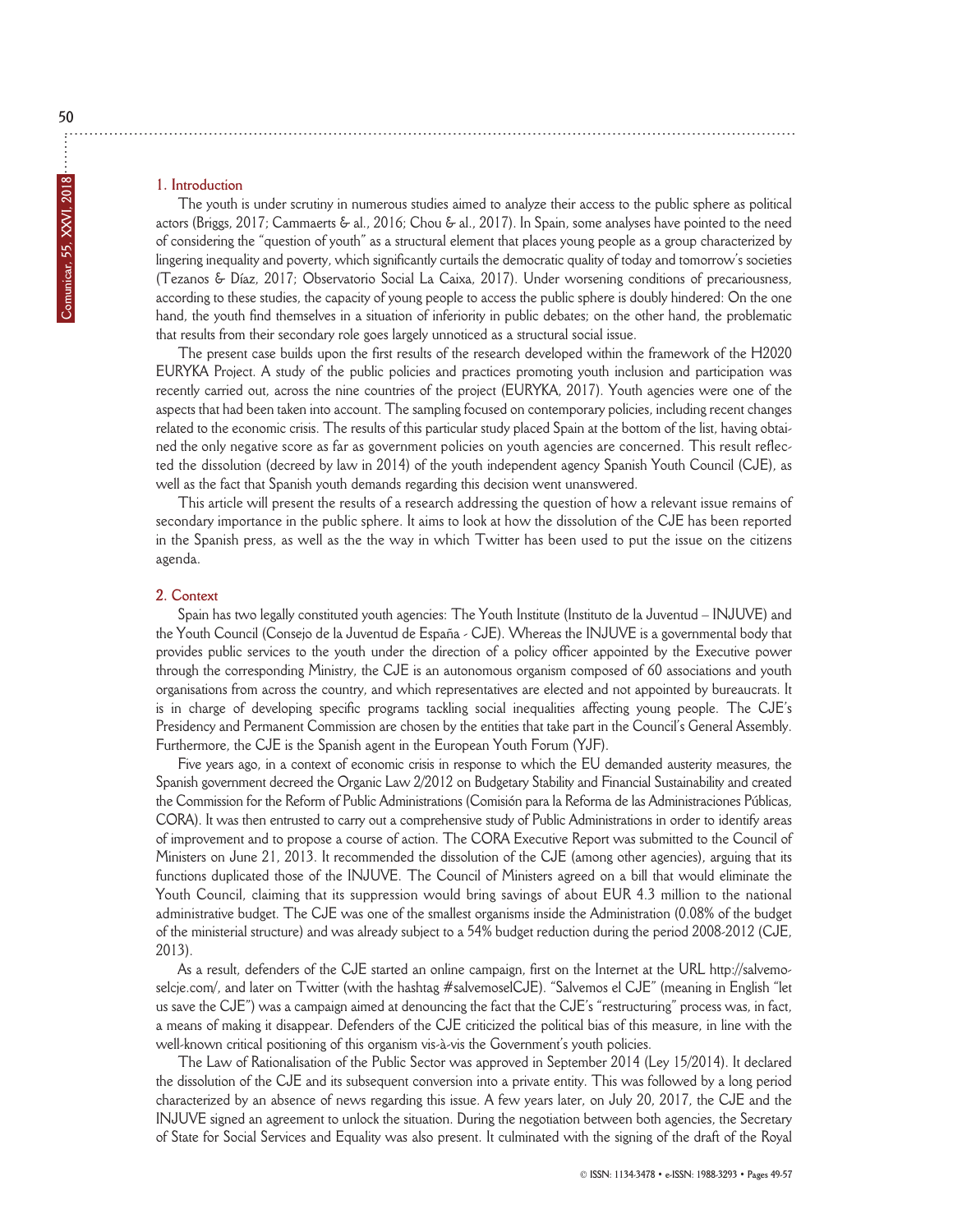Decree that will govern the future Spanish Youth Council as a private entity. In its press release on July 21, 2017, the CJE reported that the processing of the legislative decree had begun, although further changes in the text could take place until its final publication. None of the newspapers analysed in this case study mentioned this event, just like on Twitter, where the campaign #salvemoselCJE came to an end in November 2015 (the hashtag has never been used since).

## **3. Theoretical framework**

This article builds upon some of the theoretical premises that try to shed light on the formation of public opinion and the processes of deliberation. In relation to this, it is essential to go back to the debate between theories of deliberative democracy, based on the works of Habermas, and theories of agonistic pluralism, of which Mouffe is a prominent representative. The Habermasian

conception of the public sphere and communicative action starts from the understanding of deliberative processes as opportunities for consensus (Habermas, 1994). Agonistic pluralism criticizes, however, that this consensus can only be built at the expense of the dissenters' voice. Mouffe argues that the constitution of citizens as political subjects goes through their identification with the values that define democracy, not understood as universal and normative values, as Habermas held, but as values that give meaning to the different conflicting identities that make up society (Navarro, 2014).

**The Twitter activity surrounding the #salvemoselCJE campaign very much resembled an "echo chamber" in which all users agreed, effectively canceling the potential for debate beyond this "circle" of CJE defenders. Spanish youth political demands do not succeed when only their interests (as young people) are at stake. The results of the study suggest that the increased potential for visibility offered by social media is not always maximized and does not necessarily alter the prominence of an issue in the public sphere.**

At present, cyber politics introduces an important questioning of both perspectives. Like never before, social networks open new forms of political expression that give rise to an interconnected public sphere, in which immediacy marks the rhythm of communication (Cotarelo & Gil, 2017; Kurban, Peña-López, & Haberer, 2017). However, we are now also witnessing the hegemonization of some forms of government in which statism or immobility of democratic principles in times of crisis generate an increase in inequality. Thus, while the technological revolution seems to open up a scenario in which agonistic pluralism is possible, the truth is that even in a context characterized by multiple voices and the right to communication, the dissolution of counter-hegemonic discourses is still possible.

The configuration of the citizens agenda (Miralles, 2001) must confront the problem of the atomization of the social subject, while the media agenda seeks to preserve its privileged position in the expression of public opinion (Coleman & Ross, 2010). One can wonder whether the factors that currently put forth or silence a given controversy can simply be justified as consequences of the increased complexity of communicative action or if they continue to respond to old schemes of political action. Beyond the technological determinism that accompanies the emancipatory vision of the new media (Castells, 1996), it is necessary to consider whether the mediations about which Martín-Barbero (1987) was talking have been strengthened or weakened by the advent of social networks. Which groups are effectively capable of accessing (and transforming) the spaces of deliberation?

Several works take a critical stance against the stigmatization of young people with an image of apathy, consumerism, and anomie (Cammaerts & al., 2014; Chou & al., 2017). Authors such as Tezanos and Díaz (2017) have come to equate the political relevance of the issue of the youth with the former one of the working class. The economic and social crisis manifests itself particularly among young people, who often have to delay the age of economic and social emancipation. According to Eurostat, the youth unemployment rate in Spain was 40.5% in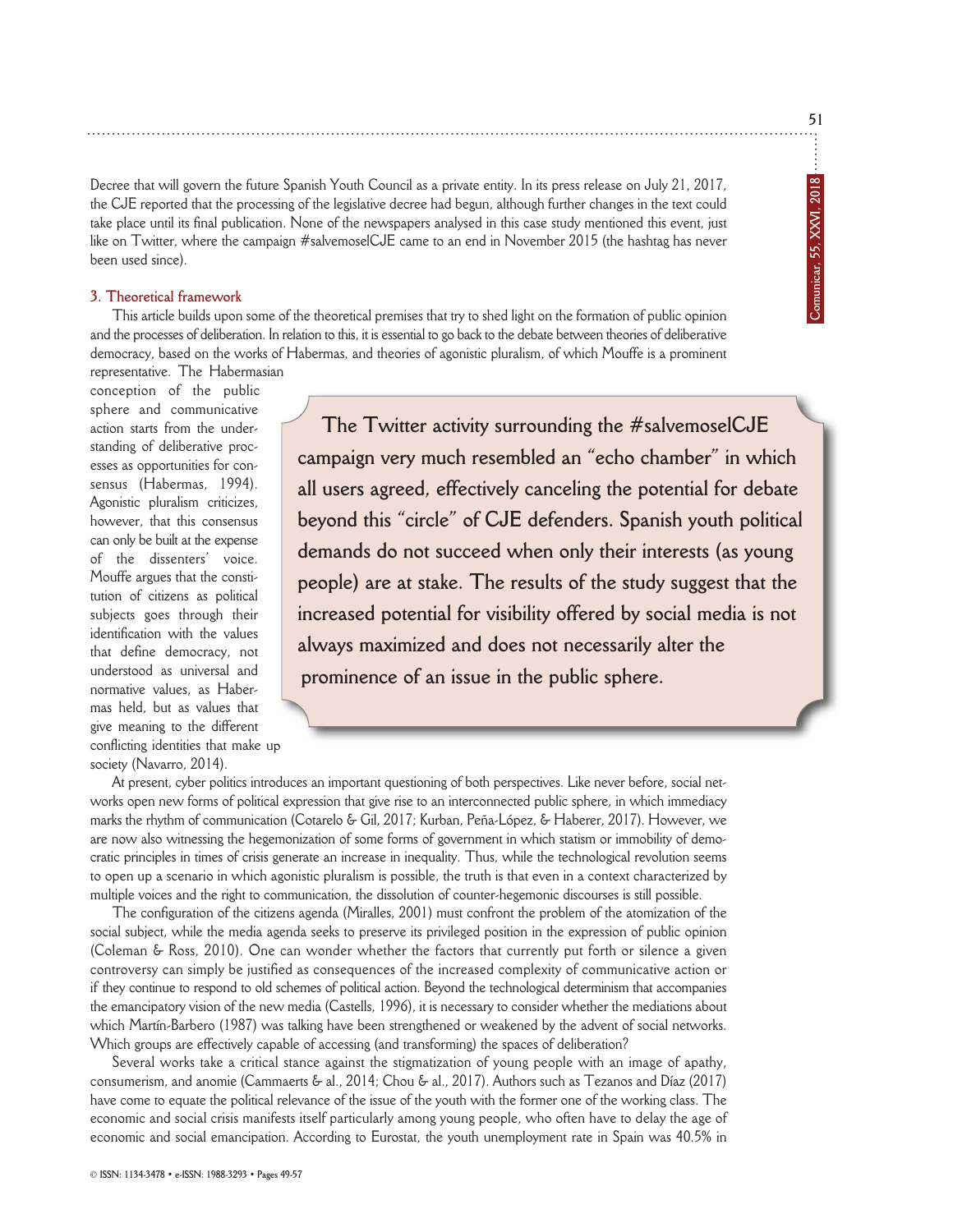2017 (which puts the country in second place, behind Greece, in terms of youth unemployment in Europe).

This being said, the youth have not always assumed a passive role (Giugni & Lorenzini, 2017). In Spain, for instance, the organization –by the youth– of massive citizen mobilizations such as the one of the 15M (Indignados movement) have proven that ICTs offer key advantages for activism (Hernández, Robles, & Martínez, 2013) and that in certain circumstances these movements have the capacity to influence media coverage (Casas & al., 2016; Monterde & al., 2017), although other studies have proven that the relationship between journalists and activists remains a difficult one (Micó & Casero-Ripollés, 2014). We can also highlight their capacity to access social capital through the use of mobile technology (Vidales-Bolaños & Sábada-Chalezquer, 2017), or their active participation in the network society (García-Galera, Del-Hoyo, & Fernández, 2014). What makes the political action of these young people different from that of other generations in Spanish democracy is that, despite their greater use of communication technologies, they have neither the effective capacity to alter the status quo nor ways to influence the political decisions that affect the country's future. The dissent that the youth can manifest is diluted in a public sphere that reproduces the discourse of the normative and the prescriptive, and that provides, at last, no room for controversy.

### **4. Methodology**

A quantitative approach was used to study the prominence of the "Salvemos el CJE" campaign in the public sphere through the press and Twitter. On the one side, a content analysis was performed on newspaper articles that included the keyword phrase "Consejo de la Juventud de España". On the other side, a Twitter analysis of the campaign against the CJE's dissolution was performed by looking at the use and circulation of the hashtag #salvemoselCJE.

The choice of (and limitation of the study to) these two media follows the initial hypothesis that the traditional public sphere does not end up being reshaped or supplanted by the "new public sphere" (Castells, 2008) for the mere fact of providing new online opinion and political spaces. To test this hypothesis, the following objectives have been set:

• Demonstrate that the configuration of the media agenda about the dissolution of the CJE has been determined more by the journalistic routines than by the editorial lines (or the ideological slant) of each specific newspaper.

• Demonstrate the low impact of young people's voice on this issue, which is partly due to its articulation around offline organizational structures that are neither able to act as primary sources for mainstream media nor adapted to (or with little capacity for integration in) the dynamics of online networks and social media communication.

### **4.1. Newspaper analysis**

The database used for retrieving data from the Spanish newspapers was Factiva (a database with more than 32.000 sources, 100 of them from Spain). A set of 22 sources were selected according to the criteria of daily publishing and national coverage: "20 Minutos", ABC, "El Confidencial Digital", "El Confidencial.com", "Crónica Global", "El Correo", "El Diario Montañés Online", "Diario Siglo XXI", "El Diario Vasco Online", "El Diario.es", "Diariocritico.com", "El Huffington Post-Spain Edition", "Elmundo.es", "El País", "El Pais.com", "El Español.com", "Gaceta.es", "El Imparcial", "El Independiente", "Infolibre", "El Mundo", "El Periódico de Catalunya".

The data retrieval covered a five-year period, from 2012 (when the campaign started) to July 2017 (when the CJE signed an agreement on its dissolution). No data appeared from 2015 onwards. This situates the press coverage of the CJE's dissolution between the years 2012 and 2014.

A codebook was used in order to code the 81 retrieved articles. Two variables were identified: The coverage and the degree of visibility assigned to the CJE's dissolution, as well as the temporality (permanence of the news in the media agenda). As far as the first variable is concerned, the codebook established four types of news: (1) News that mentioned the CJE somewhere in the article, but did not mention the agency's dissolution; (2) News that mentioned the CJE's dissolution, but that was not specifically about the CJE and/or its dissolution; (3) News about the CJE's dissolution; (4) News about the dissolution that identified the CJE as a source.

### **4.2. Twitter analysis**

The Twitter analysis looked at the use and circulation of the hashtag #salvemoselCJE. The study consisted in an analysis of the tweets that were posted between the 20th of June 2013 (date of the first tweet including the campaign's hashtag) and the 23rd of November 2015 (date of the last tweet).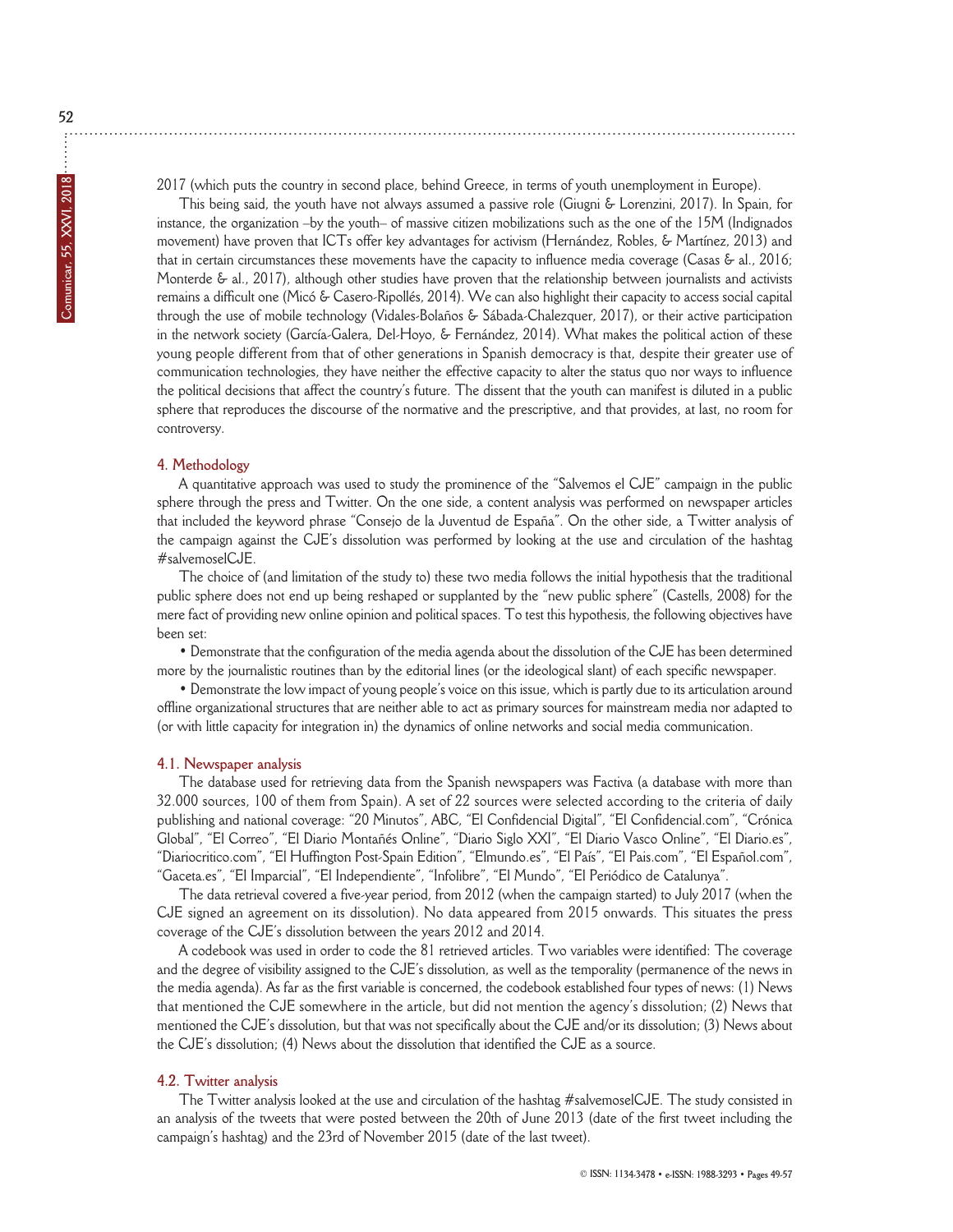The study also looked more specifically at the tweets that were posted on the 11th of September 2014 (date of the announcement of the Spanish Congress Plenary's approval of the Law 15/2014). By looking at the Twitter activity on such a crucial date, the study aimed to identify the key actors of the CJE's defense and their interactions.

The purpose of the analysis was to assess the virality of #salvemoselCJE on Twitter during the campaign, following Gladwell's model, which studies the users as sources, the content and the spread of the messages (Gladwell, 2000). By looking at the Twitter activity over the course of one day, the study aimed to gather precise information on the type of account that issued each tweet, the number of followers that these had, the number of likes, retweets, and answers that each tweet received, as well as the positioning of the tweets in relation to the campaign.

A set of related hashtags was also identified, and a tag cloud analysis was performed, through TagCrowd, which helps to visualize the frequency of the different hashtags that were used. Twitter accounts were identified and classified as "institutional" or "individual", and (in both cases) additional data on the identity of each actor (in terms of political affiliation, belonging to a group, etc.) was gathered whenever possible. Each of the accounts was subsequently typified in relation to a specific network profile. In this case, the effort was centred on confirming the existence or absence of "influencers" (actors who run accounts with more than 100.000 followers) (Jivkova-Semova, Requeijo-Rey, & Padilla-Castillo, 2017).

#### **5. Analysis and results**

This section will focus on the quantitative analysis of the 81 newspaper articles that were published between 2012 and 2014, and the 184 tweets that used the hashtag #salvemoselCJE on September 11th, 2014. This analysis will evaluate the extent to which the CJE's dissolution was treated as a controversy in the press and on Twitter. Based on the analysis, this section will try to answer the following research questions:

#### **5.1. Did the CJE's dissolution represent a controversial issue in Spanish newspapers?**

#### **5.1.1. How long had the dissolution of the CJE been visible for?**

The first appearance of the CJE and/or its dissolution in the news dates back to the 11th of March 2012, one month before the approval of the Law 2/2012. The last news published on this issue appeared on the 28th of December 2014, two months after the publication of the Law 15/2014).

As figure 1 shows, June and August 2013 were the most active months, with 14 and 12 articles, respectively. This was due to the fact that on the 21st of June 2013 the Council of Ministers announced its decision to dissolve the CJE as part of a larger plan to rationalize the public administration. In August 2013, the CJE released a report on youth housing opportunities in Spain.

Later, on the 27th of July 2017, the CJE and the INJUVE finally signed the dissolution agreement. Between the 21st and the 31st of July 2017, 15 newspaper articles mentioned the CJE but none of them addressed the issue related to the press release.

# **5.1.2. Did the CJE's dissolution occupy a prominent place in the news?**

The CJE was mentioned in 81 articles of the 22 newspapers during the campaign's timeframe. A significant majority of the news (86.5%) merely mentioned the CJE and/or its dissolution somewhere in the article. The remaining 11 articles (13.5%) were about the CJE, of which 8 (9.8% of the total) were about its dis-



**Figure 1. Monthly evolution of the number of news articles during the campaign.**

solution. Only three newspapers ("El Diario.es", "El Periódico" and "Infolibre") published articles about the CJE's dissolution, and in which the CJE was identified as a source ("El Diario.es" published three articles, and "El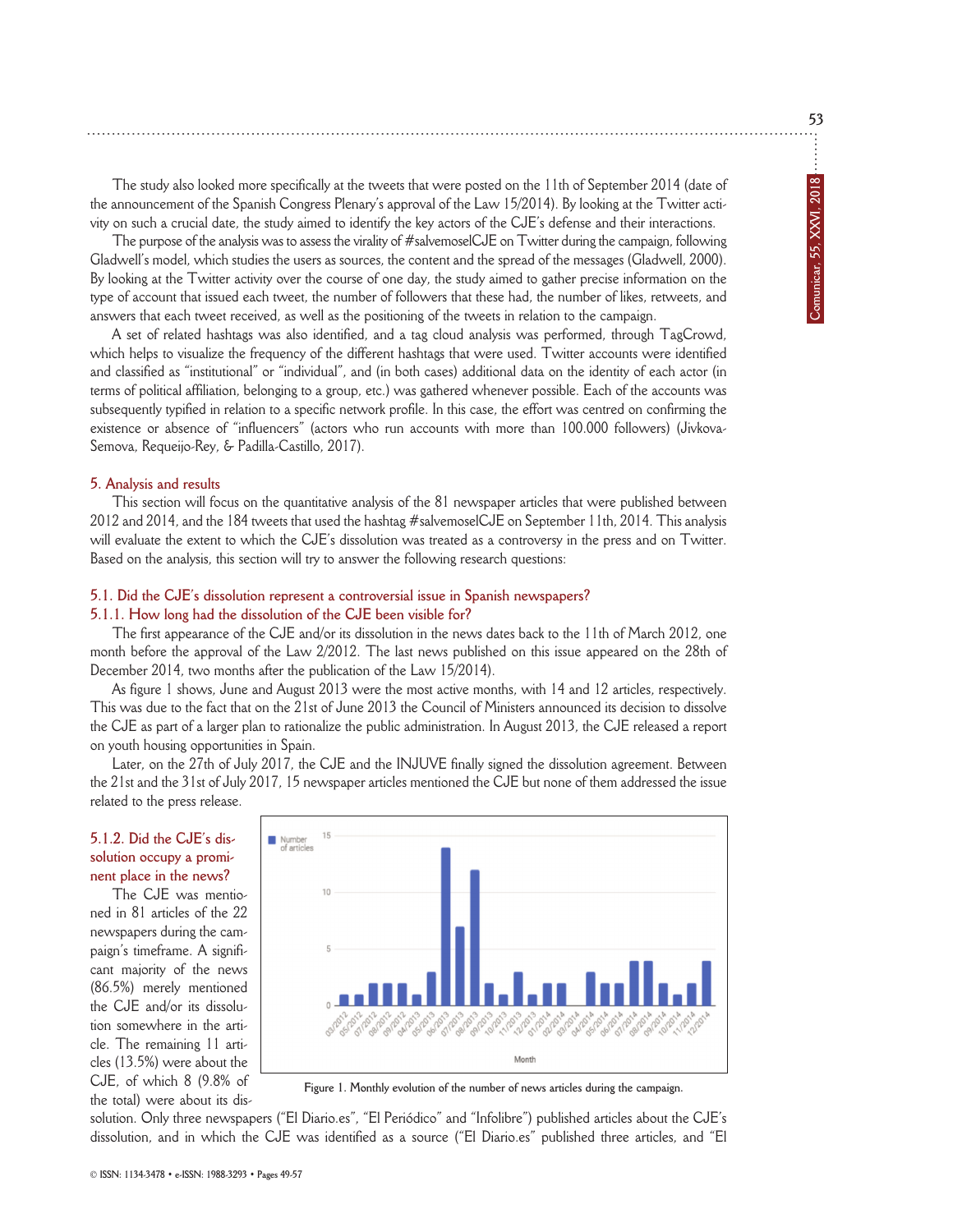Periódico" and "Infolibre" both published one). The newspaper that covered this issue the most was "El Diario".es, which dedicated three news articles to the CJE's dissolution, and relayed the CJE's voice as a source.

The press coverage of the CJE's dissolution varied significantly from one newspaper to the next. While "El Diario" published 3 articles on the dissolution of the CJE (out of 4 articles mentioning the CJE), other newspapers such as "El Mundo", "La Vanguardia" or "ABC" did not publish any (out of 12, 4 and 8 articles mentioning the CJE, respectively). Moreover, out of the 81 retrieved articles and the 11 articles that were about the CJE and/or its dissolution, only 8 had "Consejo de la Juventud de España" or "CJE" in the headline.

This discrepancy and the dramatically low number of articles that directly addressed the dissolution of the CJE show that this issue has at no point been considered as an issue of primary concern, despite the fact that the youth represent an important part of the Spanish population. Indeed, 10.533.437 people (22.59% of the Spanish population) were between the

ages of 15 and 35 in 2015 in Spain (INJUVE, 2016).

# **5.2. How influential has the hashtag #salvemoselCJE been on Twitter? 5.2.1. How long has the campaign been active for on Twitter?**

There was a first period of intense activity between the 20th and the 30th of June 2013, during which a total of 902 tweets were posted. As shown in Figure 2, the next peaks of activity were few and far between. A more detailed study



**Figure 2. Monthly evolution of the number of tweets (#salvemoselCJE) during the campaign.**

focused on the last peak of the 11th of September 2014, when the Spanish Congress Plenary announced the approval of the Law of Public Sector Rationalization which would definitively dissolve the CJE (although, as Figure 2 shows, this was not the most active period in terms of the number of tweets).

# **5.2.2. What was the impact of #salvemoselCJE on September 11th 2014?**

The hashtag #salvemoselCJE appeared in 184 tweets from 123 accounts on the day the Law 15/2014 was approved. The most significant result of the data analysis shows that there was no disagreement or controversy within the content of the #salvemoselCJE campaign, as its name suggests. Indeed, as it is often the case on Twitter, the activity surrounding the #salvemoselCJE campaign very much resembled an "echo chamber" in which all users agreed, effectively canceling the potential for debate beyond this "circle" of CJE defenders.

Figure 3 below illustrates the relevance of each of the hashtags that were used within the campaign. The size is proportional to the frequency of appearance.

### **5.2.3. Did the information circulate broadly on a crucial date (September 11th, 2014)?**

Around half of the 184 tweets that have been analysed were published by institutions and the other half by individuals. There were a few more individuals (65) than institutions (58) tweeting the hashtag, but this result is not clear-cut as a significant number of them (44.6%) could be identified as being linked to an institution. These results suggest that the Twitter protest that followed the approval of the Law 15/2014 (the day of its announcement) had a potentially significant impact among the members of offline (and probably linked) organisations. This structure shows a centripetal flow of connections, placing the CJE as a very important node in the information circulation (this coincides with the fact that the CJE works as an umbrella organisation).

The tweets including the hashtag #salvemoselCJE posted on September 11th, 2014, did not have a significant impact in quantitative terms, mainly due to the actors' low capacity for influence. 8 institutions (6.5%) had more than 10.000 followers (Table 1). The institutional account with the highest number of followers was that of UGT union (with 32.000 followers), whereas only one individual account exceeded this amount (a journalist with 78.600

**54**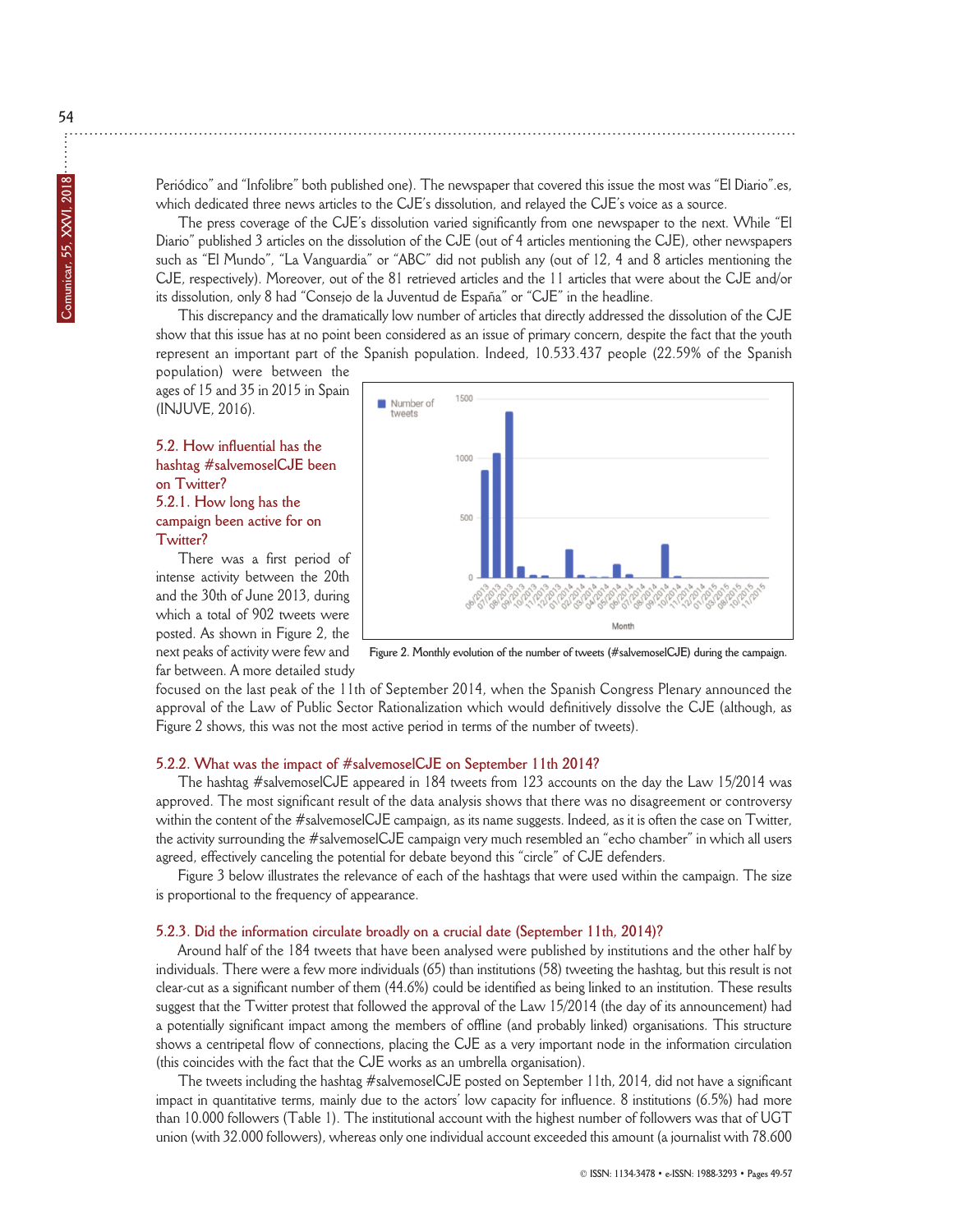followers who tweeted once and got one retweet, 16 likes, and two replies). This means that none of the actors of this campaign could be identified as "influencers". According to Jivkova-Semova & al. (2017), this category can only be attributed

ciudadania cje democracia democracy derechoconstitucional desinformacion elgobiernomiente espabila foryouthrights gobierno jovenescomprometidos jovenessin jovenessinvoz juventud lamentable marcaespana participacionjuvenil quenonoscallen rajoy participacion /emoselc moscie Spain trolls VOuth

**Figure 3. The relevance of related hashtags on September 11th, 2014.**

to accounts with more than 100.000 followers.

Nevertheless, following Congosto (2015), among the Twitter accounts with the highest number of followers, five institutional users could be identified as "influencers" as their number of retweets was high in this context (the coefficient between the number of tweets and the number of retweets was bigger than 4). These "influencers" (INF) are represented in Table 1.

Congosto's Twitter actor classification in relation to their activity and impact (2015) has been used in order to analyse the institutional and the individual accounts. A relevant result has been obtained in relation to this question, as data confirmed that the activity surrounding #salvemoselCJE was not highly influential: almost 25% of the institutions and individuals were passive, in that their number of tweets was inferior to the average (1.6 tweets). Another 13.9% of the actors were considered as "isolated" users, as they did not receive any retweet nor any like. Only a

| Table 1. Most followed institutions that tweeted #salvemoselCJE on September 11 <sup>th</sup> , 2014 |            |    |          |     |                |                         |            |
|------------------------------------------------------------------------------------------------------|------------|----|----------|-----|----------------|-------------------------|------------|
| <b>Account</b>                                                                                       | #followers | #T | #replies | #RT | #likes         | type                    | <b>INF</b> |
| Unión General de Trabajadores<br>(UGT) @UGT Comunica                                                 | 32,000     | 2  | 2        | 13  | 1              | union                   | no         |
| Área de Juventud de Izquierda<br>Unida @JovenesIU                                                    | 30.100     | 1  | $\Omega$ | 14  | 3              | youth party             | yes        |
| European Youth Forum<br>@Youth Forum                                                                 | 23,200     |    |          | 31  | 11             | umbrella<br>association | yes        |
| Cumbre Social @SocialcumbreS                                                                         | 19,300     | 5  |          | 55  | 8              | umbrella<br>association | yes        |
| EQUO Madrid @equomadrid                                                                              | 13.500     |    | 0        | 7   |                | association             | yes        |
| Juventudes Socialistas de la<br>Comunidad de Madrid @JSMadrid                                        | 11.700     |    | 0        | 21  | $\overline{2}$ | youth party             | yes        |
| Federación de Scouts-<br>Exploradores de España<br>ASDE Scouts España @scout es                      | 11.000     | 3  | $\Omega$ | 66  | 20             | scouts                  | no         |
| Consejo de la Juventud España<br>@_CJE                                                               | 10,900     | 14 | 13       | 398 | 84             | public<br>agency        | no         |

small minority (4%) were identified as "networkers", as they published more tweets than the average, and received a proportional amount of retweets.

## **6. Conclusions**

This article contributes to understanding the possible reasons why issues concerning young people's political claims in Spain do not reach the status of public controversies in the public sphere. In relation to the initial hypothesis, the results of the analysis suggest the idea that Spanish youth political demands do not succeed when only their interests (as young people) are at stake. The study has raised a paradox in describing a well-established and traditionally organized youth agency that fails in its attempt to reach the public sphere.

Following the first objective of the study, the results demonstrate that the newspaper coverage of the CJE's dissolution did not trigger any controversy. The evolution of this press coverage over time has shown that the relevance of the topic was determined by a journalistic routine that conceives the news under an ephemeral logic. This same routine placed the focus of interest on governmental action rather than on the social demands and activity of the "Salvemos el CJE" campaign. All the newspapers adopted the productive routine when placing the issue on the media agenda at the very beginning of the process. However, none of the analysed newspapers covered the outcome –whether positive or negative– of this issue, in July 2017. The CJE's dissolution exited the media agenda before becoming a public controversy. This statement confirms one of the main points of the article, as described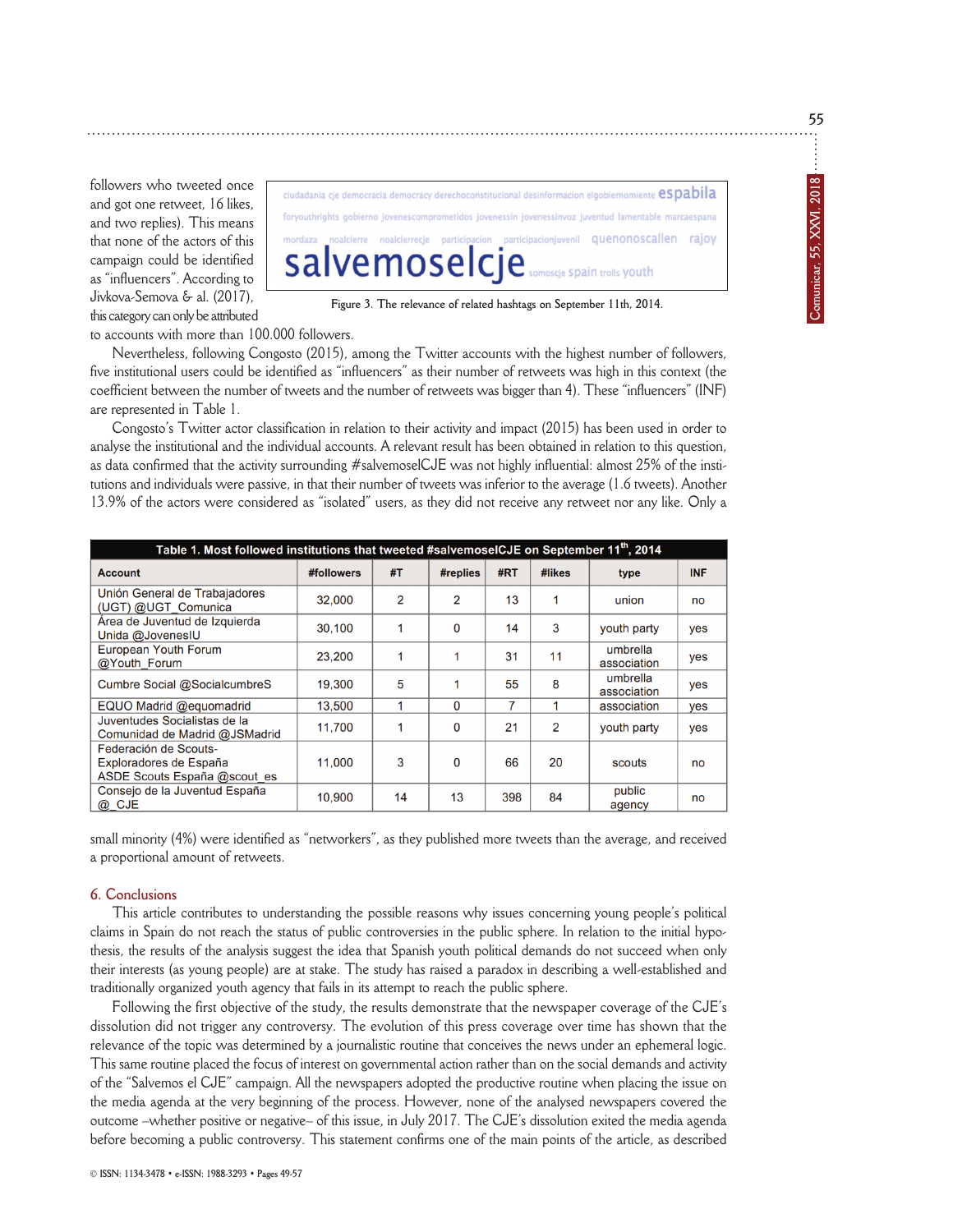in the second objective. That is, the idea that Spanish young people do not have access to political debates and do not reach the public sphere. Although their demands produce a questioning of the status quo, they are often dismissed by the press and seen as marginal. In general, their voice does not have a prominent place in the news.

The peaks of attention that the hashtag #salvemoselCJE received on Twitter largely coincide with the peaks of interest that the dissolution of CJE generated in the press. This result shows a parallel running of both the citizens and the media agenda. However, this does not mean that the press and Twitter share productive routines, but rather that their respective agendas follow the flow of the Spanish Government's decision making concerning the case under scrutiny. This could be confirmed by the fact that the peaks of activity (both circulation of news and tweets) coincide with the Government's political moves. This behavior can be seen as being normal when it comes to press coverage, but an organized civil society should not need to set its public agenda the same way.

Another finding helps to explain why young people's ability to reach the public sphere through Twitter has remained limited in the case of this campaign. As the case study shows, the high organisational capacity of the youth can prove useless when potential controversies are kept within the realm of "internal youth affairs". The campaign "Salvemos el CJE" has been kept within the very same networks that already exist offline in the form of youth organizations under the CJE's umbrella. Even if the Twitter hashtag #salvemoselCJE has circulated, it does not mean that young people's claims and demands can effectively transcend the walls of a "gated community". The Twitter discussion analysed in this case study shows how the lack of external actors expressing dissent could limit the success of the campaign, as far as there is no possibility to bring the issue "out there", particularly in the absence of an elaborated communication strategy. Youth matters remain, thus, mostly invisible to the broader society.

In this conclusion, the importance of reviewing principles of agonistic pluralism in light of the digital society can be stressed. Internet and social media open the possibility of competing with the dominant position of traditional media, which could lead to the configuration of a new public sphere, more open to a diversity of voices and issues. Notwithstanding, this should not be considered as a rule or as a given just yet. By considering the absence of coverage of the outcome of the case under scrutiny and contextualizing it, along with other such "silences" that have characterized youth issues, we could get a glimpse of the mechanisms that contribute to consolidating structural inequalities.

In future studies, it would be interesting to broaden the scope of the analysis beyond this particular case in order to better grasp the position and impact of youth opinions and youth-related issues in the public sphere, as well as within the wider realm of social demands. In this sense, one might call for a more arduous analysis of the way in which counterpublic discourses weigh on the public agenda through offline and online media (including audiovisual content). The study also points to the challenge of uncovering how youth agencies and campaigns can use social networks as effective spaces of political action instead of reproducing a usage pattern that, far from maximizing the significant potential of these online networks, leads to self-referencing and "ghettoization".

#### **Funding agency**

The data presented in this article have been obtained within the framework of the project "Reinventing Democracy in Europe: Youth Doing Politics in Times of Increasing Inequalities" (EURYKA). This project is funded by the European Commission under H2020 (grant agreement, no. 727025).

#### **References**

Briggs J. (2017). *Young people and participation in Europe*. London: Palgrave Macmillan. https://doi.org/10.1057/978-1-137-31385-0

Cammaerts, B., Bruter, B., Banaji, S., Harrison, S.T., & Anstead, N. (2016). *Youth participation in democratic life: Stories of hope and disillusion*. London: Palgrave MacMillan. https://doi.org/10.1057/9781137540218

Cammaerts, B., Bruter, M., Shakuntala, B., Harrison, S.T., & Anstead, N. (2014). The myth of youth apathty. *American Behavioral Scientist, 58*(5), 645-664. https://doi.org/10.1177/0002764213515992

Casas, A., Davesa, F., & Congosto, M. (2016). Media coverage of a 'Connective' action: The interaction between the 15-M movement and the mass media. *Revista Española de Investigaciones Sociológicas, 155,* 73-96. https://doi.org/10.5477/cis/reis.155.73

Castells, M. (2008). The new public sphere: Global civil society, communication networks, and global governance. *The Annals of the American Academy of Political and Social Science, 616*, 78-93. https://doi.org/10.1177/0002716207311877

Castells, M. (1996). *The rise of the network society: The information age: Economy, society, and culture* (Vol. 1). London: Wiley-Blackwell. Chou, M., Gagnon, J.P., Hartung, C., & Pruitt, L.J. (2017). *Young people, citizenship and political participation: Combating civic deficit?* London: Rowman & Littlefield International Ltd. (https://goo.gl/qupe5w).

CJE (2013). *Press release*. Madrid: Consejo de la Juventud de España. (https://goo.gl/aMmqjN).